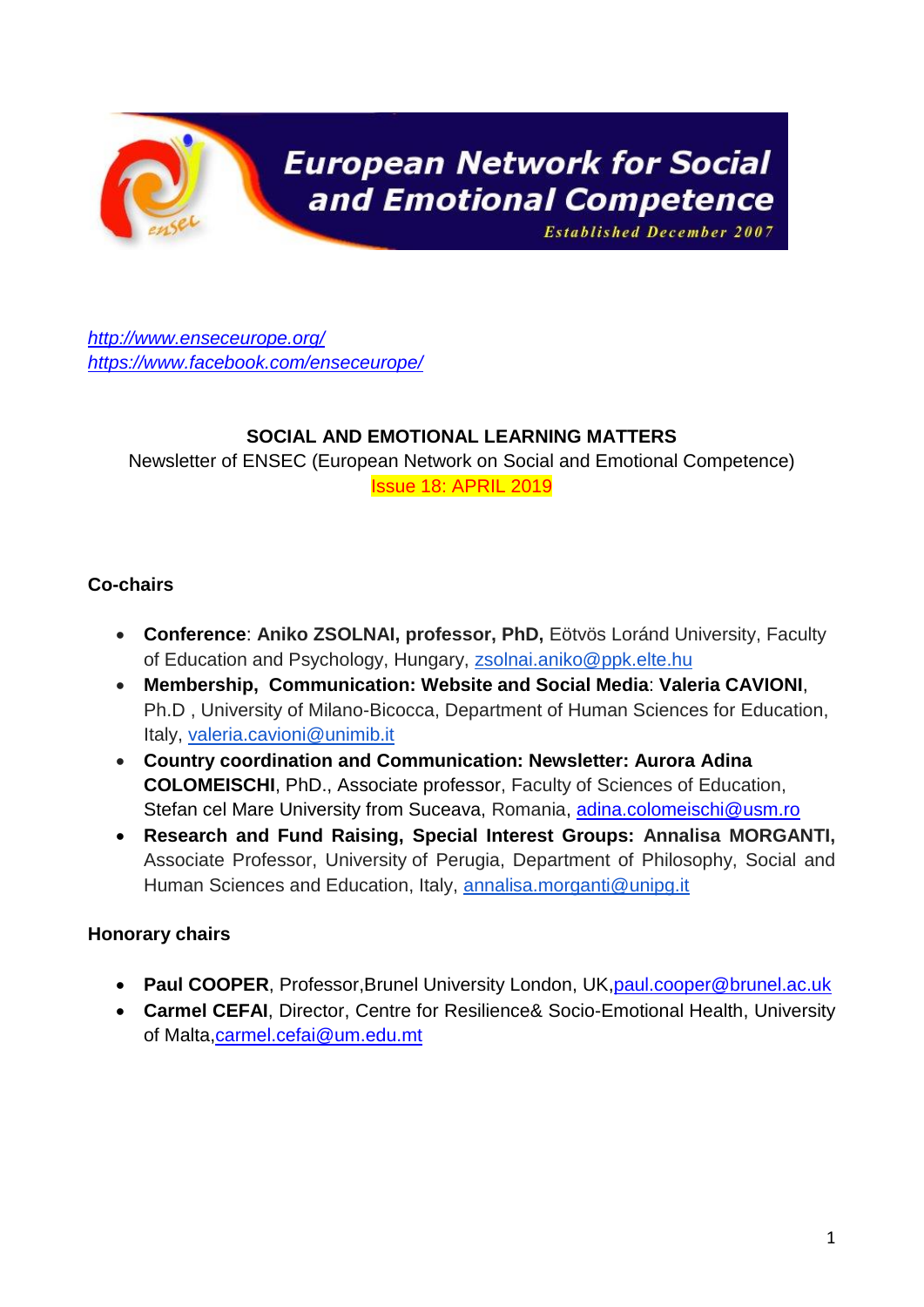#### **Welcome!**

It is a pleasure that on behalf of our four co-chairs and our founding chairs to welcome you to the 18th issue of the ENSEC newsletter.

We have many interesting information from ENSEC members, from different countries, regarding conferences, actions and publications on social and emotional competence learning and development.

This issue contains information about the next ENSEC Conference, you are invited to participate and to share your expertize, research and practice on the development of social and emotional competence! The event is very promising with great keynote speakers!

In this issue, you will also find a large amount of information about new books and projects on the topic of social and emotional development and education.

We would love to hear from your experience, so we invite you to share any interesting features, project ideas, and new publications announcements for the next edition. Please send any contributions to [adina.colomeischi@usm.ro](mailto:adina.colomeischi@usm.ro) as a Word document so that it can be cut and pasted – no logos please. The ENSEC Newsletter has started to accept longer features to share richer, detailed knowledge throughout the network, but keep in mind that this is a newsletter so the information should be rather short, specific and relevant.

Thank you! Enjoy reading!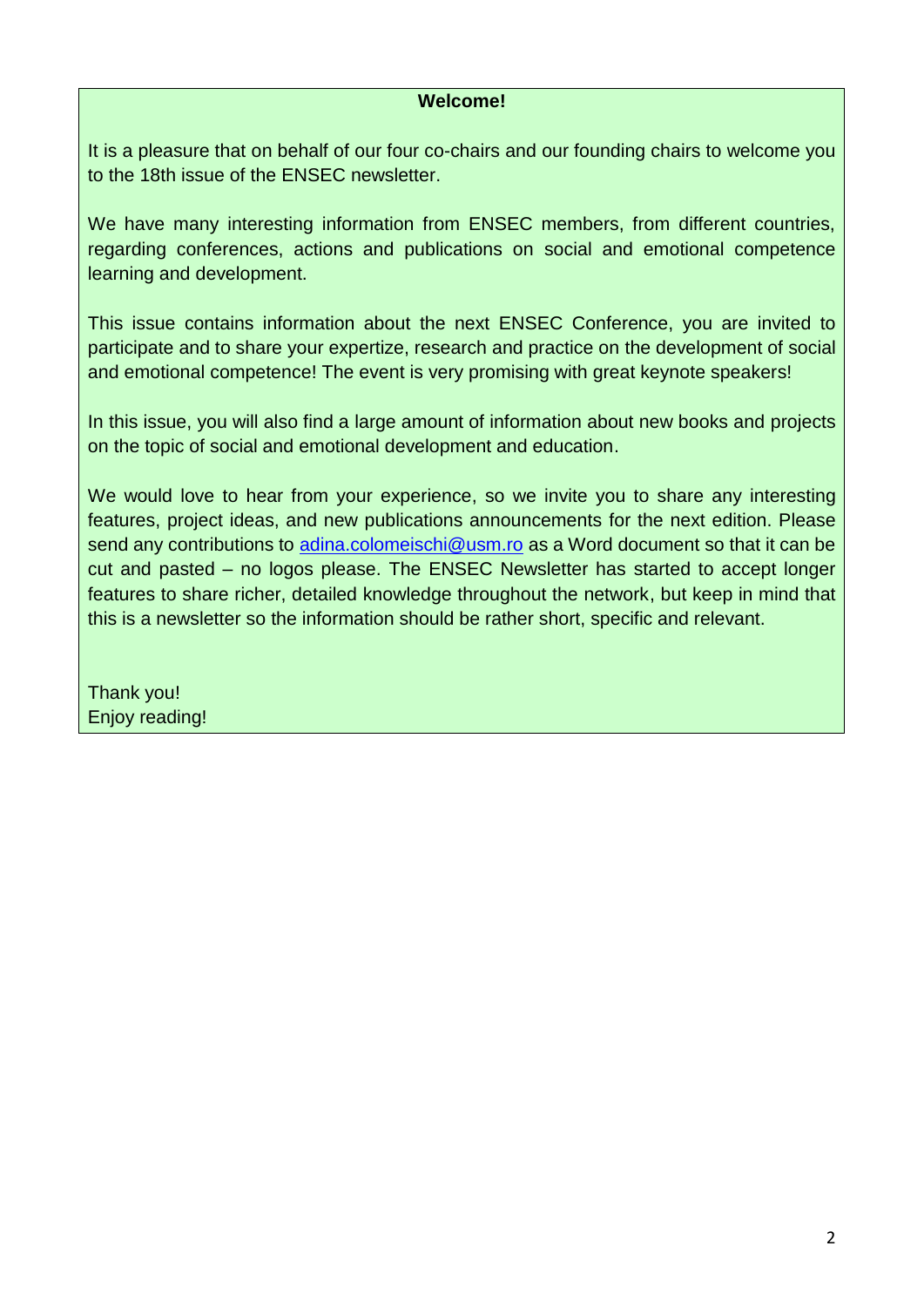#### **UPCOMING CONFERNCES & EVENTS**

## **ENSEC Conference 2019, 29-31 August, Budapest**





Dear Colleague,

We are delighted to announce that the 7th ENSEC Conference "Well-being and Social, Emotional Development" will be held on 29-31 August, 2019 in Budapest, Hungary. It would be our pleasure to welcome you to the 7th ENSEC Conference in Budapest.

**The date of the conference:** 29-31 August, 2019 **Conference host:** ELTE Eötvös Loránd University, Budapest, Hungary

Further information about the conference can be found in the attached announcement and on the website of the conference: [ensec2019.elte.hu](http://ensec2019.elte.hu/)

We sincerely hope that you will respond positively to this invitation. It would also be appreciated if you could inform your colleagues and students about this opportunity.

Best regards,

Anikó Zsolnai

Conference chair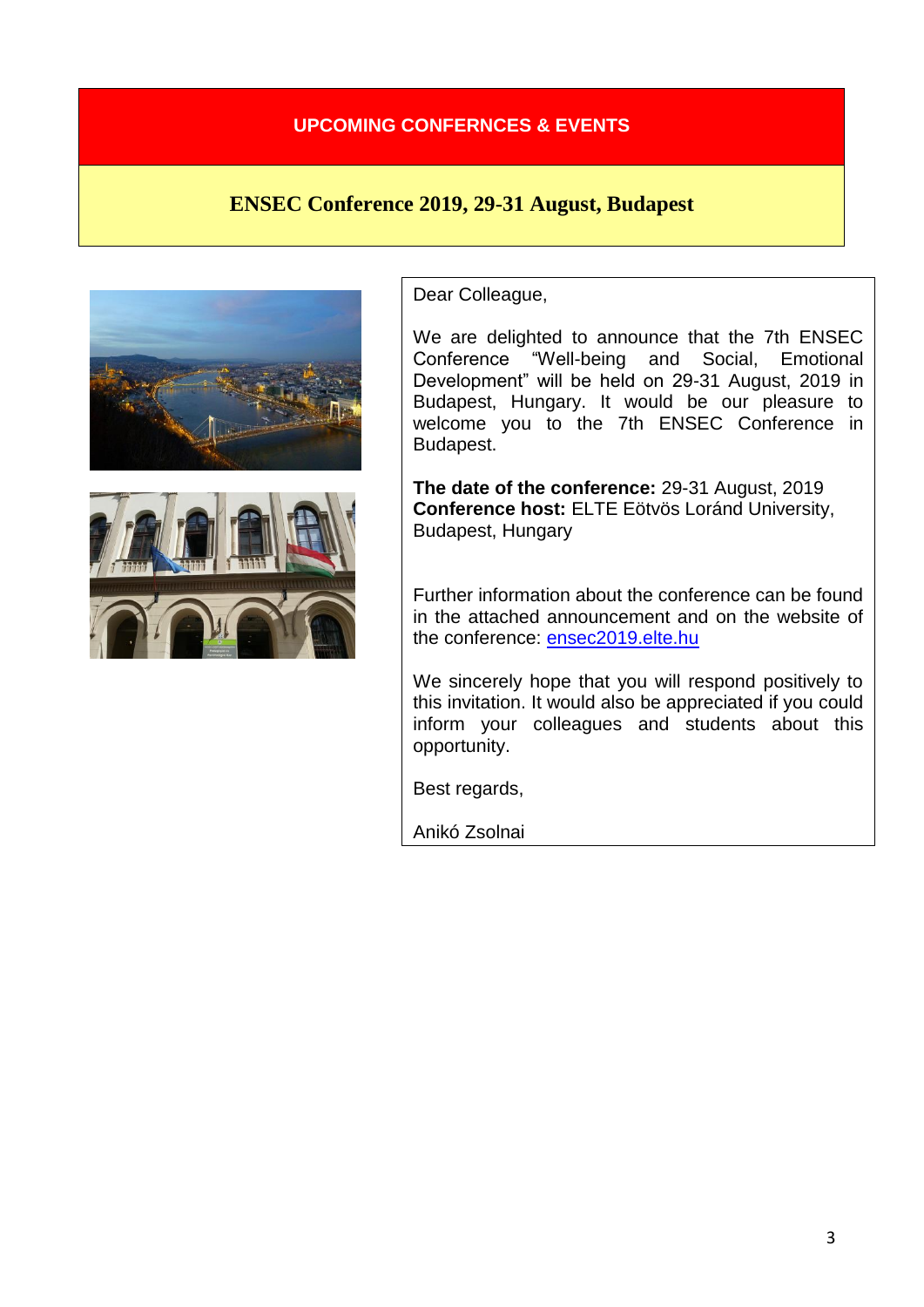

**`**



elte | ppk Eötvös Lordnd University Faculty of Education and Psychology



# NSEC 2019 Well-being and Social,

29-31 August, 2019 ELTE Eötvös Loránd University, Budapest, Hungary

#### Dear Colleague,

We are delighted to announce that the 7th ENSEC Conference "Well-being and Social, Emotional Development" will be held on 29-31 August 2019 in Budapest, Hungary, hosted by ELTE Eötvös Loránd University, Faculty of Education and Psychology.

The conference will focus on social and emotional health issues, as well as on the relationships with other people and the environment, including values and attitudes.

We look forward to seeing you at the 7th ENSEC **Conference in Budapest!** 

Anikó Zsolnai chair of the conference

#### **ABOUT ENSEC**

The European Network for Social and Emotional Competence (ENSEC) is a growing network of researchers and practitioners who are interested in children's and young people's development, and particularly in working to develop their resilience and their social and emotional competence.

#### **CONFERENCE VENUE**

Budapest, the capital city of Hungary, is among the most delightful and enjoyable cities in Europe. Due to its scenic setting and architecture, the city is often nicknamed "The Paris of the East". Budapest is a gem of a city yoking together two formerly separate cities, Buda and Pest, which stretching along the opposite sides of the River Danube each offer unique experiences to their visitors.

#### **CALL FOR PAPERS**

Proposals for participation in the 7th ENSEC Conference can be submitted in the following formats:

- Conference paper (full paper or work-in-progress)
- **Symposium or Panel Presentation**
- Workshop
- · Poster

#### **IMPORTANT DATES**

Call for papers open until Notification of acceptance Registration

- · 7th April, 2019 • 12th May, 2019
- 10th June, 2019

For more information please visit the conference website: ensec2019.elte.hu

4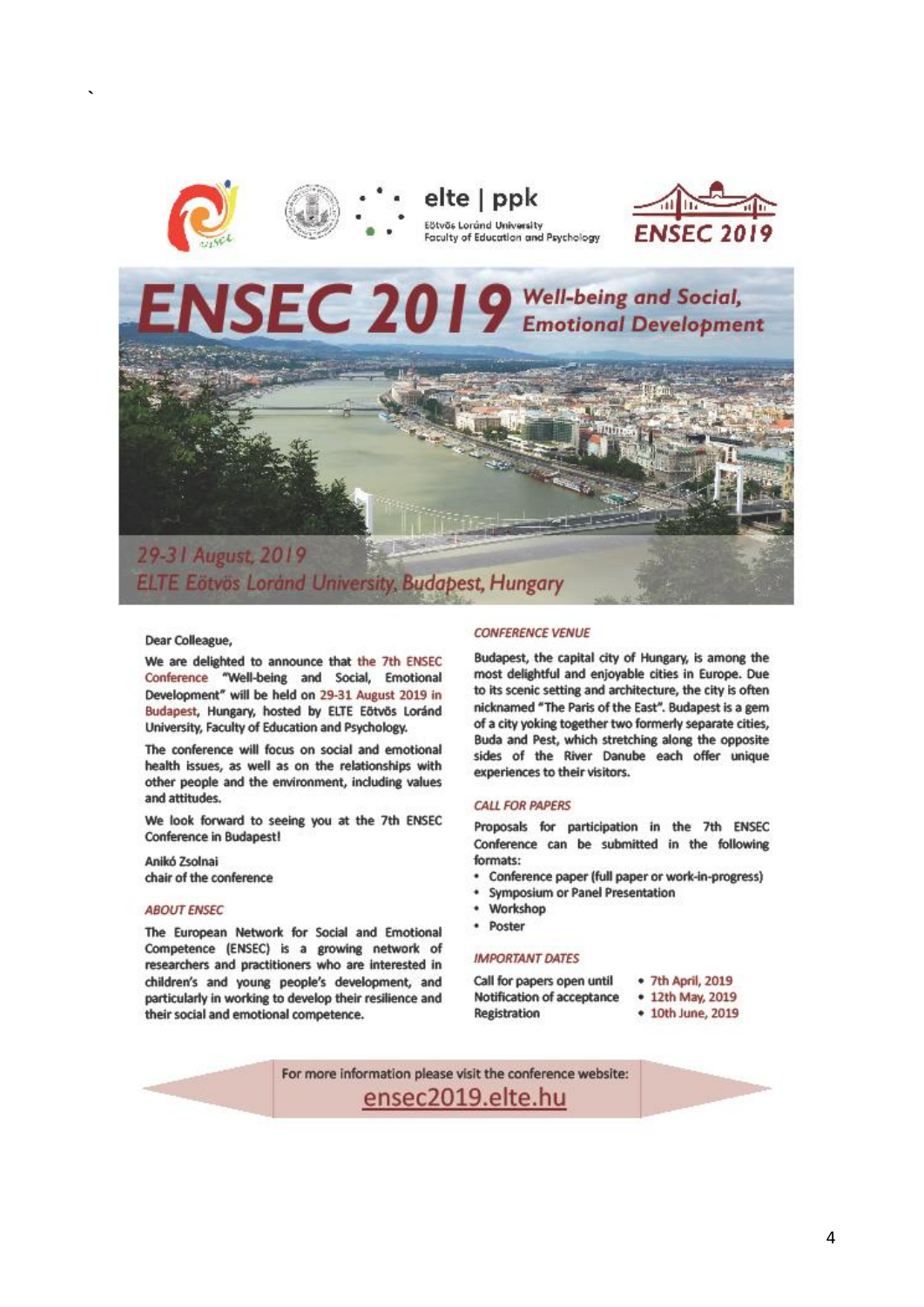## **SEBDA COURSES**

## **Masters level training in social, emotional and mental health needs**

# Promoting the social and emotional well being of children and young people

The Social Emotional and Behavioural Association (SEBDA) is now offering distance learning Masters Level courses in social, emotional and mental health difficulties (SEMH) in partnership with Oxford Brookes University, UK.

The Year 1 programme (60 Masters credits) covers the understanding and managing of SEMH difficulties including assessments, interventions and reflections on the latest neuroscience research. In year 2, students consider more complex cases of SEMH including self harm, eating disorders and anxiety issues (60 Masters credits).

For more information on this training opportunity please see <https://www.sebda.org/events-and-training/accredited-courses/>

# **NEWS FROM ENSEC MEMBERS**

# **CALL FOR SPECIAL INTEREST GROUP**

The ENSEC Chairs would like to like to promote and enhance the ENSEC Special Interest Groups. Currently, the SIG on "SEL assessment" is active. During the next ENSEC conference, we would like to start new SIG on more topics to which ENSEC members could provide important contributions through their practice and research (e.g. Mindfulness, Resilience and Well-being, School-wide approach to SEL; SEL and diversity, etc. If you would like to propose new SIGs or become an active member of the existing SIG on SEL assessment, please get in touch with Annalisa Morganti as ENSEC Chair responsible for SIGs: [annalisa.morganti@unipg.it](mailto:annalisa.morganti@unipg.it)

# **CALL FOR RESEARCH PROPOSALS**

The ENSEC Chairs are glad to announce the network's availability to support and be part of research initiatives carried out by its member. We would be happy to promote any research projects you are carrying out in your own countries or at international level, by disseminating it through our network, including our website, Facebook, and newsletter. We also offer to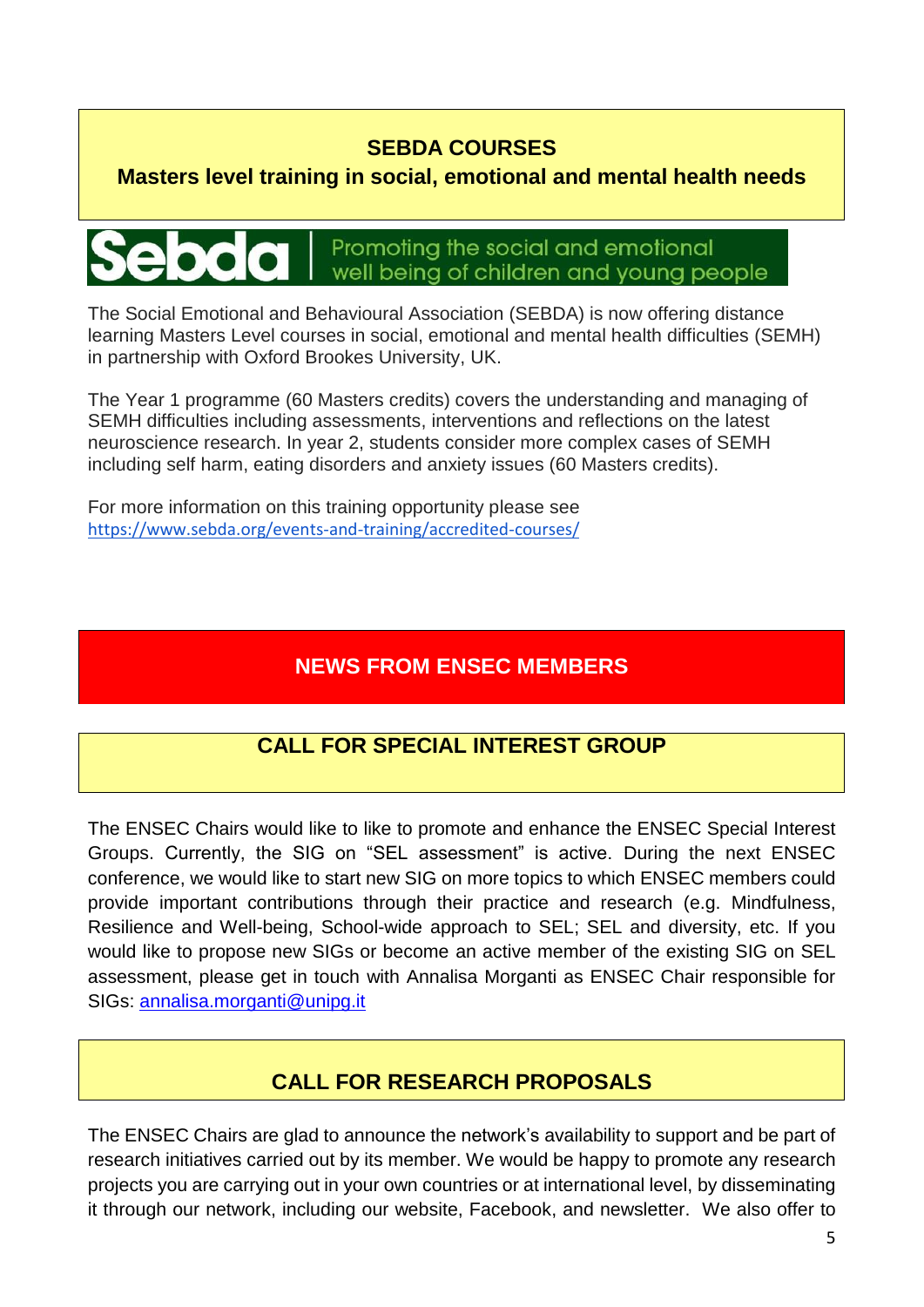write letters of interest/support/endorsement for projects related to our area. Currently ENSEC is supporting a number of European projects under the Erasmus Plus programme as associate partners. We invite therefore all our members to think about the opportunities provided by our network to promote and support the research initiatives of its members.

Contact: [annalisa.morganti@unipg.it](mailto:annalisa.morganti@unipg.it)

# **NEW PUBLICATIONS**

# *International Journal of Emotional Education* **April 2019**

Volume 11 Issue 1 of the *[International Journal of Emotional Education \(IJEE\)](http://www.enseceurope.org/journal)* has just been published by the Centre for Resilience and Socio-Emotional Health. It is a special issue on *Qualitative Research on Children's Well-being Across National and Cultural Contexts*, guest edited by Dr Tobia Fattore (Macquarie University, Australia), Dr Susann Fegter (Technische Universität, Berlin, Germany) and Dr Christine Hunner-Kreisel (Universität Vechta, Germany). It includes 7 papers by authors from Australia, Canada, Estonia, Germany, UK and USA, as well 3 other papers from authors in Australia, Spain and Sweden.

The IJEE is a biennial, peer-reviewed, international, electronic journal which is distributed free of charge and supported by an international board of reviewers with high level expertise in the field. It is indexed by various international indices like SCOPUS, PsycINFO, ERIC, ProQuest, Google Scholar and Web of Science amongst others. It may be accessed at [www.um.edu.mt/ijee](http://www.um.edu.mt/ijee)

#### **Opportunity for Book Reviews IJEE**

If you would like your book to be reviewed in the Journal of Emotional Education, or if you would like to a book reviewer, please send an email to Professor Helen Cowie, the new book reviews editor at [H.Cowie@surrey.ac.uk](mailto:H.Cowie@surrey.ac.uk)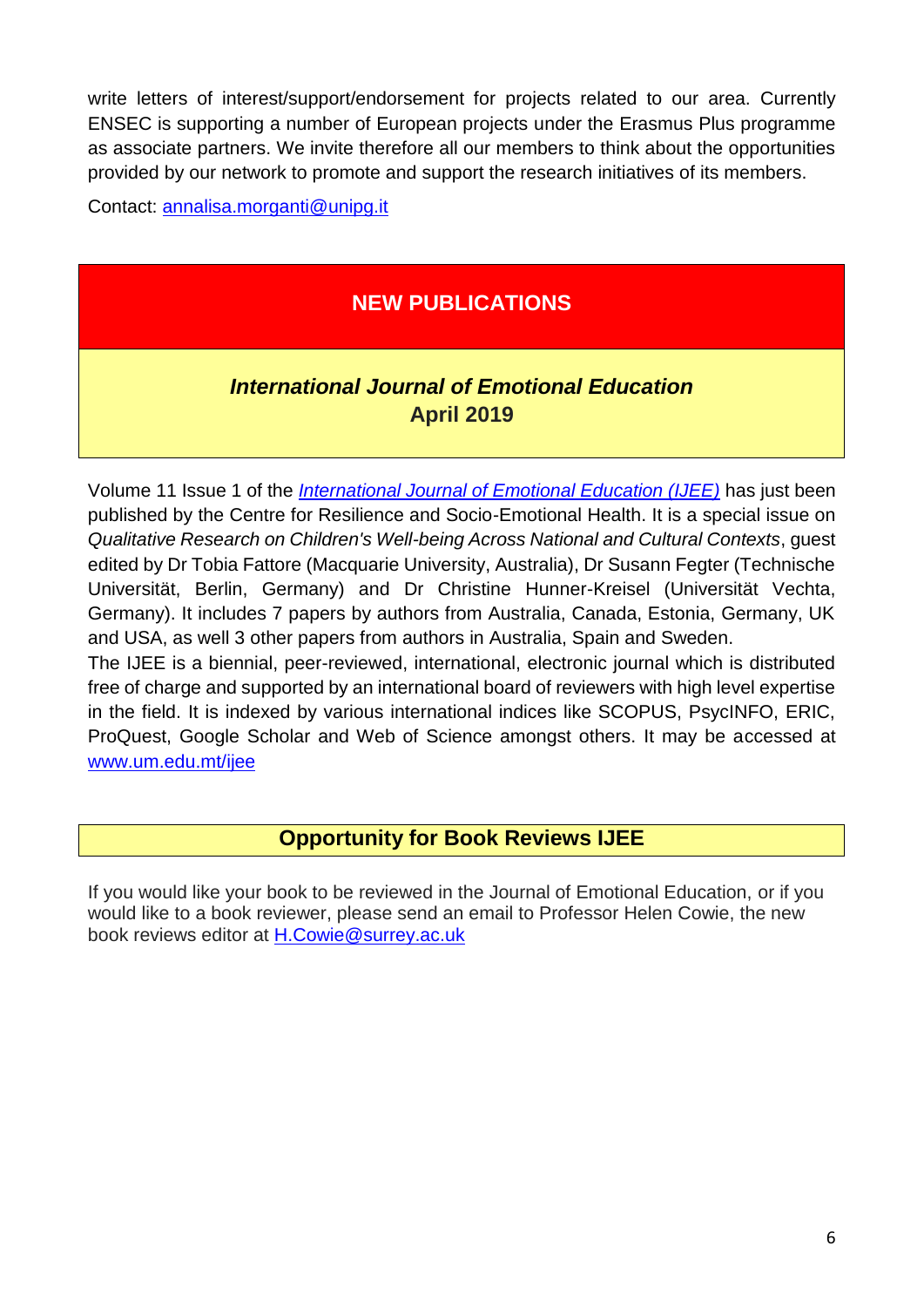# **Index for Social Emotional Technologies. Challenging approaches to inclusive education (2019) Routledge (Oxon – UK)**

**by** Annalisa Morganti, Stefano Pascoletti, Alessia Signorelli

*Index for Social Emotional Technologies* explores how technology can strengthen access and foster the acquisition of transversal skills useful for inclusive educational processes. It investigates the value that technology can offer to social and emotional learning through different tiers of actions and the main features of educational technology that can support such use.

The book brings together educational technologies and research evidence relevant to different education systems to outline new, unexplored ways of intersecting educational and technological fields. It also addresses the need for a guide to designing and creating new inclusive educational tools for an international market.

*Index for Social Emotional Technologies* will be of great interest to academics, researchers, and postgraduate students in the fields of inclusive education, educational technology, and social and emotional learning.

The book is the outcome of the different research interests of the three authors who worked in close synergy with the aim of giving their further contribution in the field of SEL and technologies, while also producing an "index" that can be used as a compass to orientate and develop further tiers of investigation

For further information please go to: [https://www.routledge.com/Index-for-Social-Emotional-](https://www.routledge.com/Index-for-Social-Emotional-Technologies-Challenging-Approaches-to-Inclusive/Morganti-Pascoletti-Signorelli/p/book/9780815394884)[Technologies-Challenging-Approaches-to-Inclusive/Morganti-Pascoletti-](https://www.routledge.com/Index-for-Social-Emotional-Technologies-Challenging-Approaches-to-Inclusive/Morganti-Pascoletti-Signorelli/p/book/9780815394884)[Signorelli/p/book/9780815394884](https://www.routledge.com/Index-for-Social-Emotional-Technologies-Challenging-Approaches-to-Inclusive/Morganti-Pascoletti-Signorelli/p/book/9780815394884)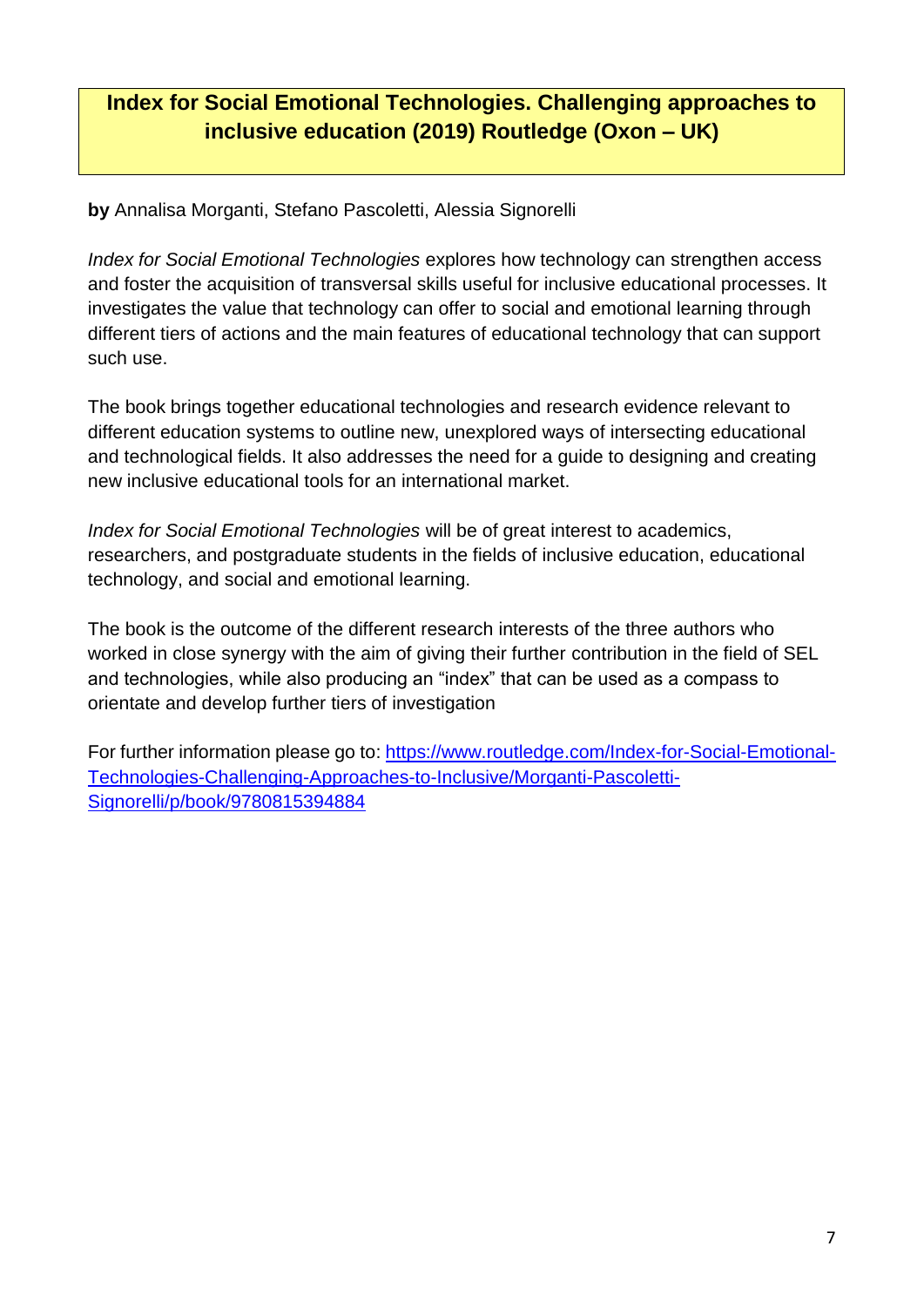# **The ASD Girls` Well Being Tool Kit. An evidence- based intervention Promoting mental, Physical and Emotional Health**



**By Tina Rae and Amy Such**

In recent years, professionals working with young people with Autistic Spectrum Disorders (ASD) have become more aware of the need to ensure the timely and appropriate diagnosis of girls. Without such a diagnosis and the relevant support systems being put in place, such girls and young women are clearly at high risk of developing mental health difficulties such as anxiety, depression, self-harm and eating disorders.

As Judy Eaton (2017) states: 'Many girls and young women did not (and still do not) get a diagnosis of their difficulties and there is growing evidence that they will have an increased risk of experiencing issues with friendships and relationships, be prone to bullying and harassment, and may well experience significant mental health problems' (p9).

Alongside ensuring a focus on developing key therapeutic and self-management skills, in this intervention we also have addressed the impact of the media and sexualisation of our young people as we felt very strongly that these were both key areas of concern for our young people and specifically for the ASD girl. The report of the American Psychological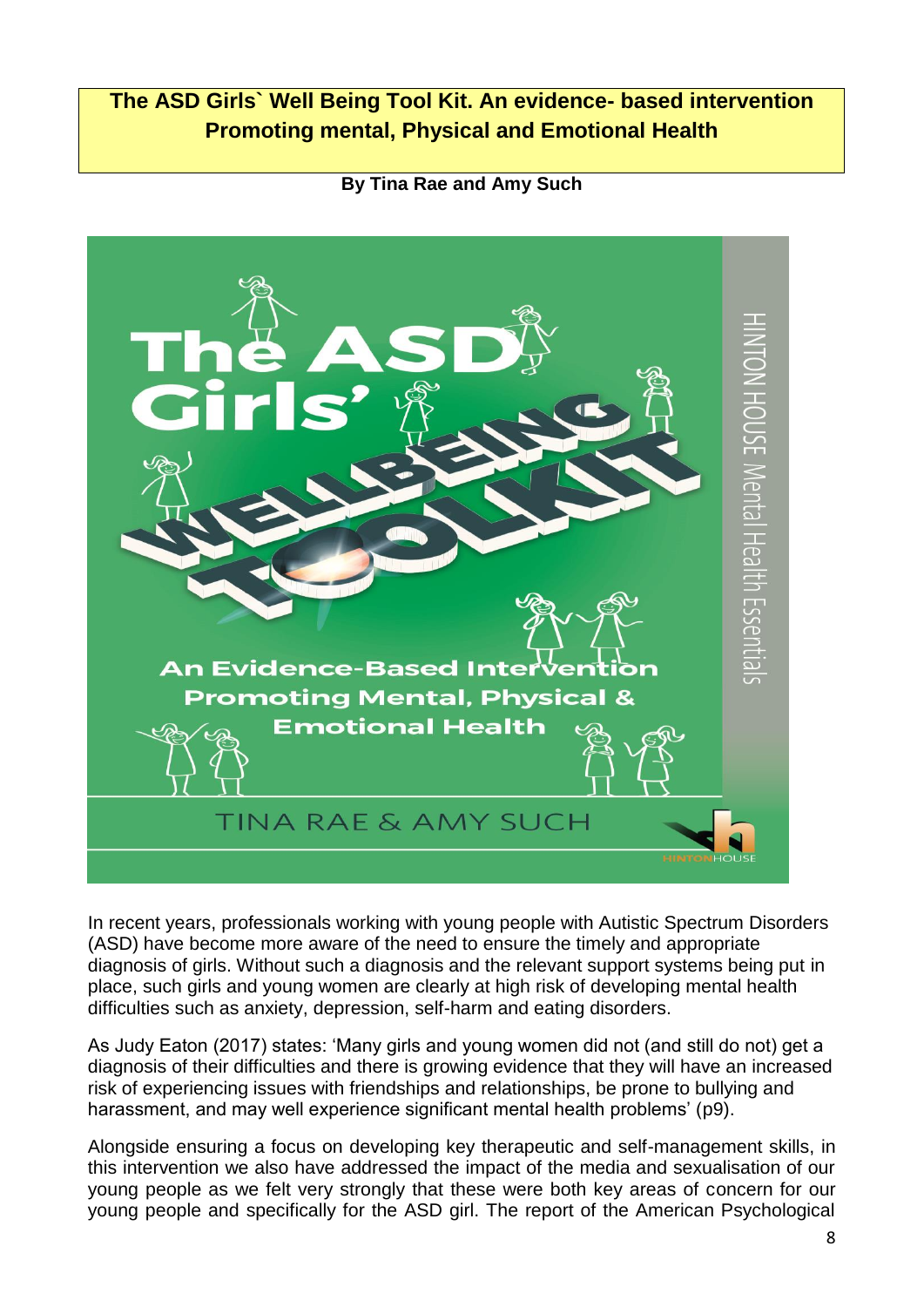Association's (APA) Task Force (2007) on the sexualisation of girls concludes that it is vital for psychologists, educators, carers and community organisations to work together in order to encourage the development of curricula which enhance self-esteem based upon young people's abilities and character as opposed to their appearance and also challenges the sexualization of girls and young women in the media and online.

**T**he aims of the **30-session programme** are to ensure that girls can and do develop good mental health including appropriate levels of autonomy, emotional resilience and open communication. The three main objectives are as follows;

- 1. Promote emotional resilience within the group members
- 2. Assist in the develop of the skills associated with positive communication
- 3. Support group members with a view to further developing self-regulation and awareness

#### **An 'ASD FRIENDLY' approach**

We have been keen to ensure the activities and structure are all 'ASD friendly' and have therefore ensured that each session considers and includes the following key elements:

- **Reinforcement** this is essential in terms of allowing copious opportunities for over learning key skills and concepts
- **Explicit** our language needs to be very clear and explicit at all times
- **Concrete examples** are included in each session so as to facilitate comprehension
- □ **Role play-** issued to practice key social skills and problem-solve challenges met in the real world of relationships with both genders
- **Structure and routine** each session is structured in the same way so as to reduce anxiety
- **Reading others' intentions** role plays are used as appropriate in order to try to develop skills in reading behaviours
- **'I do not have to copy that'** this is frequently used as a mantra throughout the sessions to reinforce the importance of taking control and not being manipulated by images in the media/others' behaviours and choices
- **Self-awareness** 'if I do not feel comfortable, what should I do?' we try to use real life examples of other girls' experiences of being used/exploited due to not 'reading it right' and support the development of problem solving skills by using structured frameworks
- **The session structure is also made explicit at the start of each session and any changes were discussed and prepared for at the outset.**

Further details at: **<http://hintonpublishers.com/>**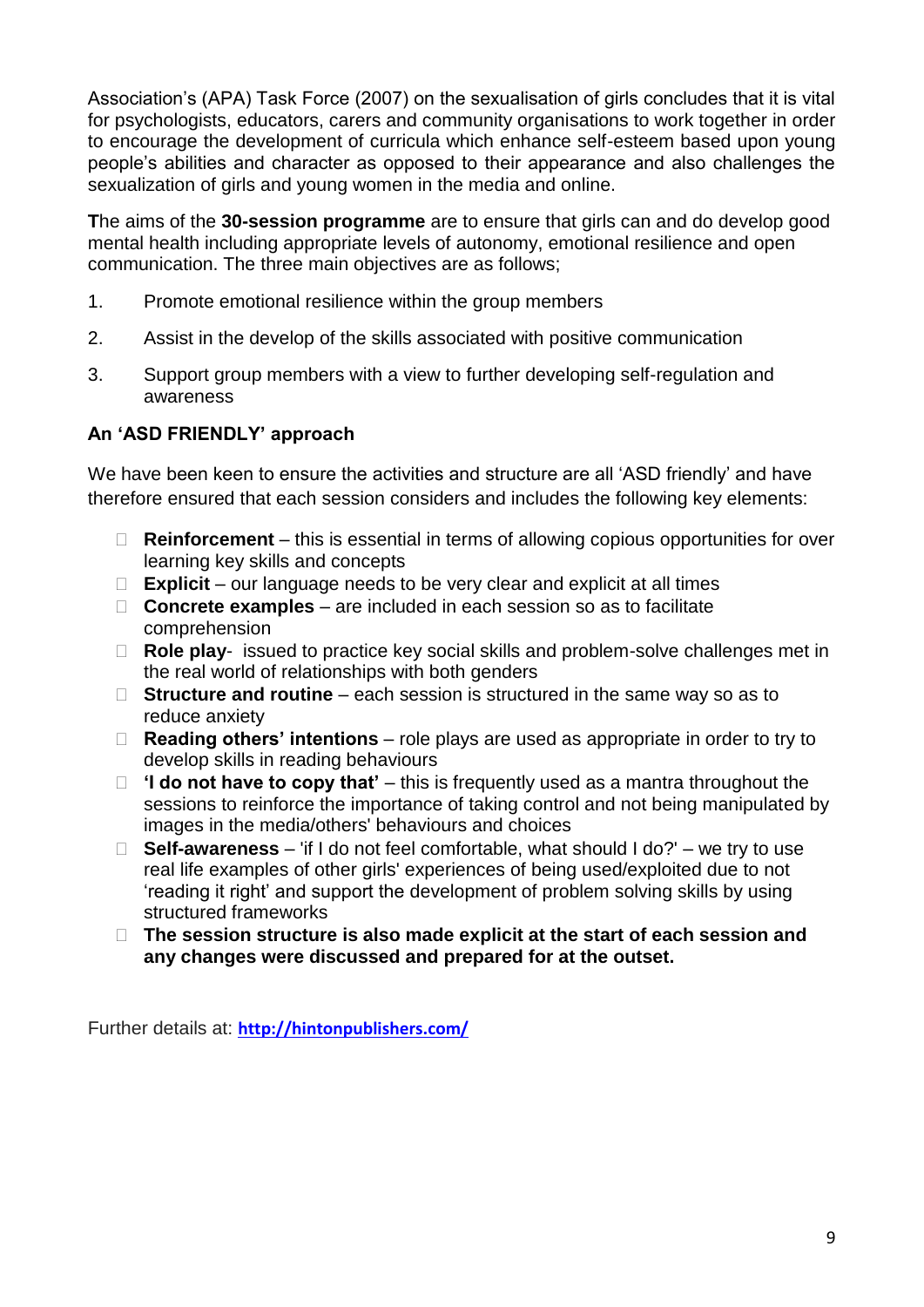### **PROJECTS**

# **LEARNING TO BE project: MAKING SOCIAL AND EMOTIONAL LEARNING VISIBLE IN EUROPEAN SCHOOLS UPDATES ON THE ERASMUS KA3 PROJECT**





Started in February 2017, the *Learning to Be* project has stepped into its third and final year of implementation. The project, co-funded by the Erasmus+ programme of the European Union, involves seven countries (Lithuania, Latvia, Slovenia, Finland, Italy, Spain, and Portugal) and has a dual goal. Firstly, the partners aim to develop a model for assessing social and emotional competencies at school. This model, based on the SEL framework proposed by CASEL (see [casel.org\)](https://casel.org/), will define the key principles and propose ways to develop school practice and shape education policy on the assessment of social and emotional learning.

Secondly, the project aims to support school practice by proposing a set of educational tools to assist teachers and school managers in embedding SEL elements into school life. During 2018, the project has published a *Toolkit for Assessing Social and Emotional Skills at School.*  This manual provides practical tips and instruments for developing an emotionally safe learning environment at school, integrating SEL into classroom practice and assessing the learning of social and emotional competence on the individual, classroom and whole school levels. The material is published in five languages: English, Italian, Lithuanian, Latvian, Slovenian, and Spanish. Currently, the material is exclusive only to project participants, however, it will be made available to the public at the end of this year.

At the moment, more than 100 schools (about 7100 students and 1000 teachers) are actively involved in the project in the five countries (Lithuania, Latvia, Slovenia, Italy, and Spain). During the ongoing school year, teachers and students in primary and secondary school levels have been taking part in the field study which seeks to evaluate the effects of the project intervention on their well-being, relationships, social and emotional skills, and teachers' competences. The intervention in schools includes training seminars for teachers and school managers, supervision sessions, and classroom practice using the proposed SEL tools.

The results of the study will be analyzed and presented publicly at the beginning of 2020. The outcomes and practices of the project have the potential to be up-scaled at policy level and applied at a broader level in order to promote school improvement nationally and internationally.

If you are interested to learn more about the project actions and follow the news, please visit the website page <https://learningtobe.net/> or contact the Project Coordinator Tomas Rakovas at the Lithuanian Children and Youth Centre [\(tomas.rakovas@lvjc.lt\)](mailto:tomas.rakovas@lvjc.lt).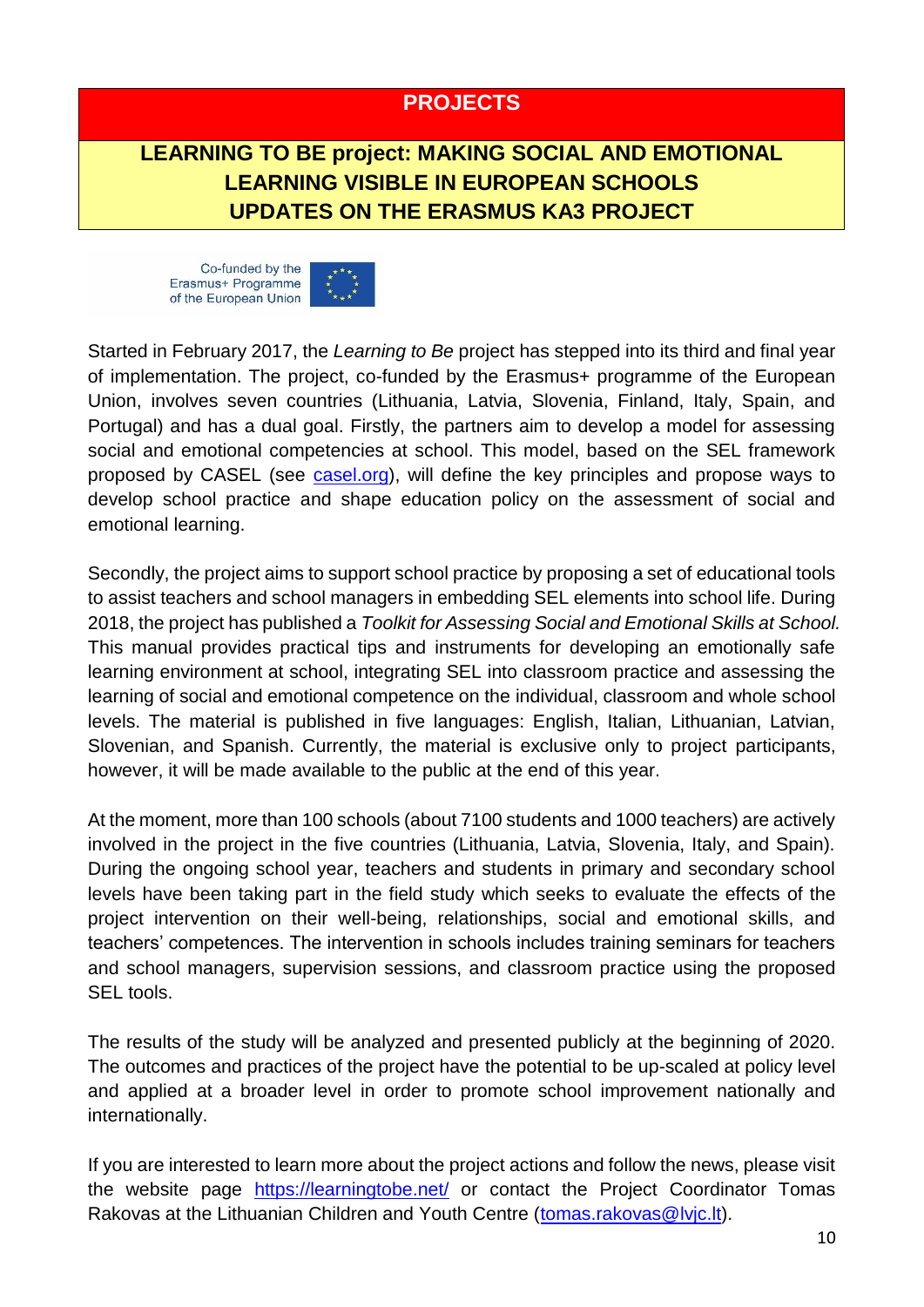# **PROMEHS – PROMOTING MENTAL HEALTH AT SCHOOLS**









#### **The beginning of PROMEHS – Promoting Mental Health in Schools**

*PROMEHS – Promoting Mental Health in Schools* is a European KA3 project, co-funded by the Erasmus+ programme of the European Union. It started in February 2019 and will end in February 2022. The project knows its origin to the awareness of the increasing mental health difficulties experienced by many students during their school years. Mental health can be defined as a state of well-being in which every individual realizes his or her own potential, copes with the normal stresses of life, works productively and fruitfully, and is able to make a contribution to the community (WHO, 2014). Since the phenomenon of mental health difficulties at school has increased over the past decades, the need for effective interventions has become a priority action.

The main purpose of PROMEHS is the development of a universal evidence-based curriculum to promote positive mental health at school. The curriculum will include differentiated activities for students from kindergarten to secondary school, aimed at strengthening their personal and interpersonal skills (e.g. Social and Emotional Learning skills) and reducing behavioral problems and at-risk behaviors. The project also aims at fostering the mental health of school teachers as well. PROMEHS includes sharing good practices and recommendations about mental health, that can be helpful for school staff, parents, policy makers, and stakeholders, and embedding PROMEHS curricula into national educational and health policies through close collaboration with public authorities.

The consortium of PROMEHS consists of 9 partners: [University of Milano-Bicocca \(Project](https://www.unimib.it/unimib-international)  [Coordinator, Italy\);](https://www.unimib.it/unimib-international) [University of Malta;](https://www.um.edu.mt/) University of Latvia; University of Rijeka (Croatia): City of Rijeka (Croatia); Ștefan cel Mare University of Suceava (Romania); Regional School Office of Suceava (Romania); University of Patras (Greece); University of [Lisbon \(Portugal\).](https://www.ulisboa.pt/en) Beside them, a number of educational public authorities and associated partners are involved as well.

PROMEHS will adopt a pre-post research design. Data will be collected in six countries (Italy, Croatia, Greece, Latvia, Portugal, and Romania) from 6000 students and their teachers, who will be trained in mental health promotion. The experimental and control groups will be compared in order to assess the effectiveness of the PROMEHS curriculum.

Currently, the partners are preparing for the kick-off meeting, which will be held at the University of Milano - Bicocca (Italy) on 29<sup>th</sup> and 30<sup>th</sup> of April 2019.

Contacts and further information:

- Project Coordinator, Prof. Ilaria Grazzani: *ilaria.grazzani@unimib.it*
- Facebook page:<https://www.facebook.com/promehs>
- Website: [www.promehs.org](http://www.promehs.org/)
- Link to the Erasmus+ Project Platform: [https://ec.europa.eu/programmes/erasmus](https://ec.europa.eu/programmes/erasmus-plus/projects/eplus-project-details/#project/606689-EPP-1-2018-2-IT-EPPKA3-PI-POLICY)[plus/projects/eplus-project-details/#project/606689-EPP-1-2018-2-IT-EPPKA3-PI-](https://ec.europa.eu/programmes/erasmus-plus/projects/eplus-project-details/#project/606689-EPP-1-2018-2-IT-EPPKA3-PI-POLICY)**[POLICY](https://ec.europa.eu/programmes/erasmus-plus/projects/eplus-project-details/#project/606689-EPP-1-2018-2-IT-EPPKA3-PI-POLICY)**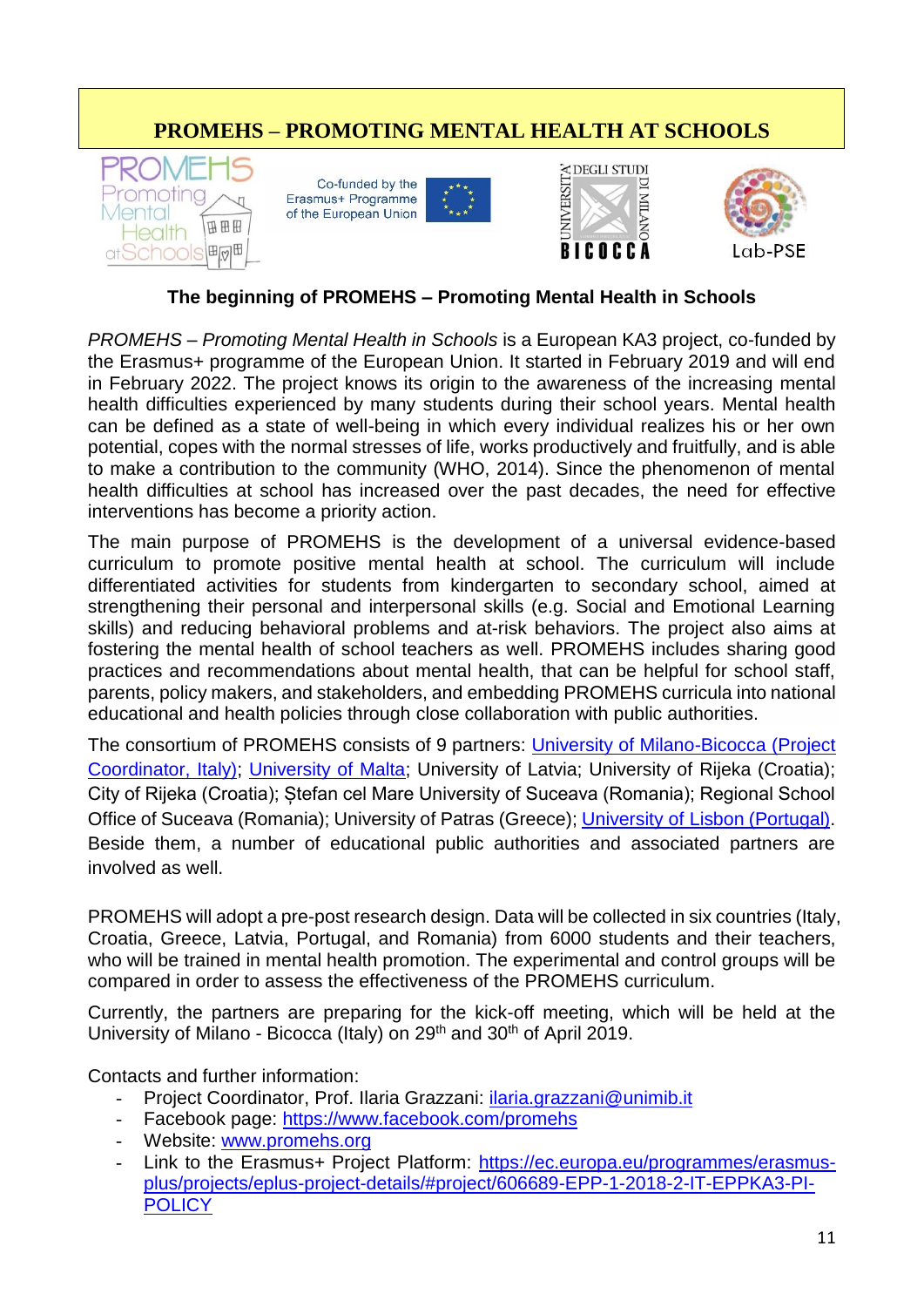# **SCIENTIFIC PROJECT IN CROATIA: CHILDREN'S WELL – BEING IN TRANSITION PERIODS: THE EMPIRICAL VALIDATION OF AN ECOLOGICAL – DYNAMIC MODEL**



Transition is defined as an intense process of change and movement from one identity to another, determined by the various factors described in the contemporary Ecological and Dynamic transition model (Rimm-Kaufman & Pianta, 2000). Within transition, the various contexts in which and through which the child passes, and their interrelations over time, are crucial. So, the purpose of the project: *"Children's well-being in transition periods: The empirical validation of Ecological and dynamic model"* is to empirically test this model in Croatia and to analyze significant correlates of transition from family to kindergarten, and from kindergarten to primary school. This research will provide clear guidelines to ensure the highest levels of children's well-being during transition for children, parents, teachers and associates.

The following variables will be explored with a representative samples of early aged children (transition from family to kindergarten) and preschool children (transition from kindergarten to primary school) : intrapersonal qualities of children (temperament, socio-emotional wellbeing, strengths and difficulties, resilience), parents/caregivers (personality, sensitivity, subjective well-being, resilience) and teachers (personality, subjective well-being, resilience); and the interpersonal qualities of child-parents-teachers-environment (attachment, adaptation, relationship with parents/teachers, teaching strategies, relationship between family-kindergarten-school-local community-environment, social values). A quantitative methodology will be applied with reliable measures to present the perspective of children, parents, teachers and associates.

This analysis will contribute to the realization of short-term goals by validating the theoretical model and postulating the practical guidelines for achieving optimal transition in the early and preschool period in Croatia, as well as to the realization of long-term goals by preventing mental health problems among children and enhancing their lifelong psychological wellbeing. Also, it will provide a framework for the development of life-long programs to educate teachers in providing the quality support to children and their families during transitions.

Since, there is a significant lack of empirical studies on the socio-emotional well-being of children during their first transitions in Croatia, the project named: *"Children's well-being in*